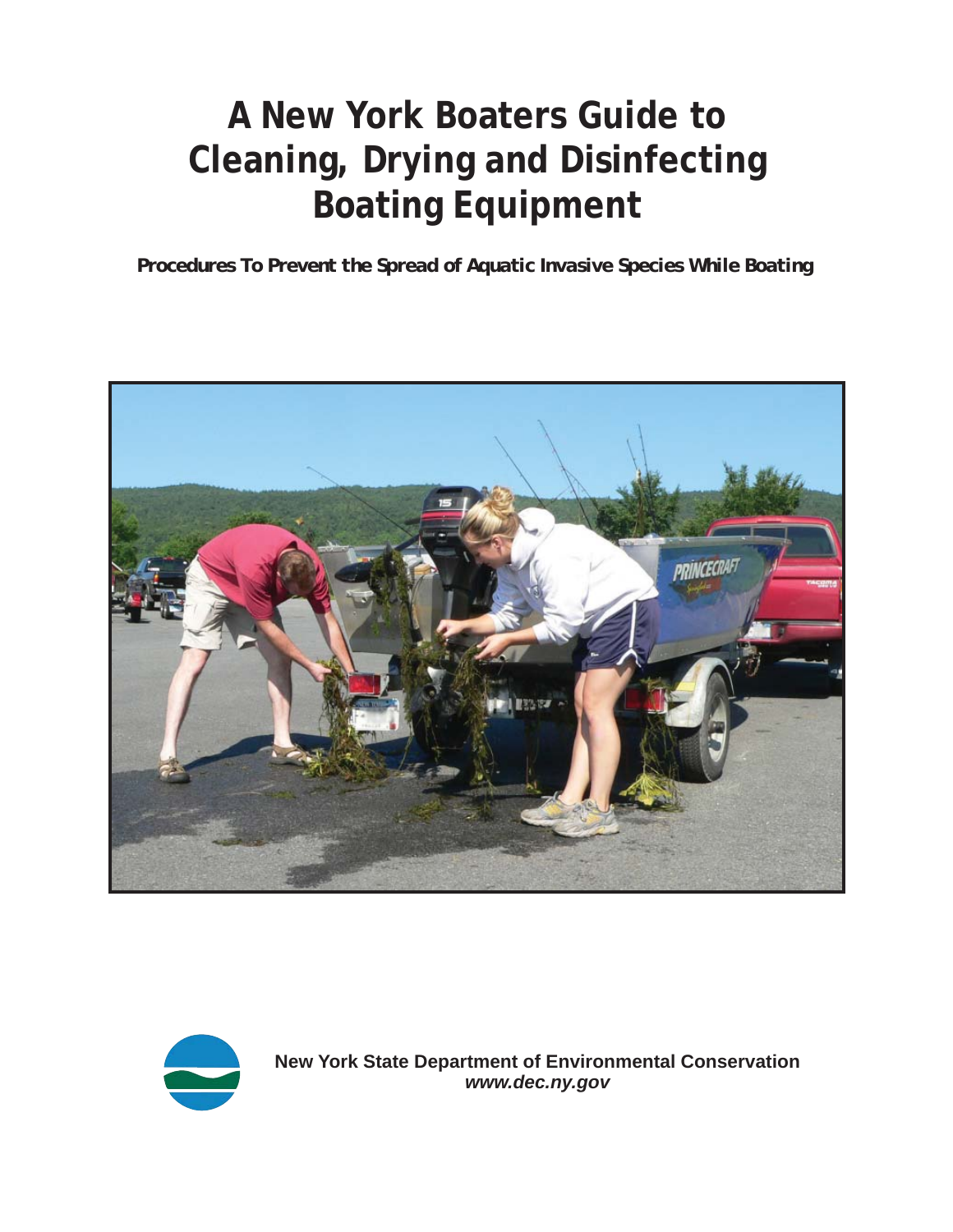#### **Introduction**

The following procedures are designed to advise boaters on how they can best ensure that the watercraft that they own or use do not spread aquatic invasive species (AIS). Plant and animal species such as Eurasian watermilfoil, zebra mussel and spiny waterflea are some of the more common AIS in this country and are all found in New York State. Many of these species were first introduced into this country in the Great Lakes via the ballast water in large ocean going vessels. Recreational boaters have since assisted in the spread of these species from these locations of initial introduction. Although boats are not the only way that AIS are spread from water to water, they are a significant vector that must be addressed. AIS can range from easy to detect aquatic plants to plankton and larval mussels that can only be spotted with a microscope. These microscopic species can survive in any standing water that remains in your boat or trailer. The only way to ensure that these species are not introduced into a new waterbody is to carefully CHECK, CLEAN and DRY any boat, trailer or boating equipment that comes into contact with water. If drying is not possible, anything coming into contact with water must be adequately disinfected.

#### **Why should I be concerned about AIS?**

When invasive species are introduced into this country, they rarely come along with the diseases and predators that keep them in check in their native land. Without these checks, they can easily become overabundant, often outcompeting native plants and animals. Zebra mussel, one of the best known AIS, can expand their population to such an extent that they can cover any hard surface in a body of water. This is a major concern with waters used for industry, irrigation or to supply drinking water since these mussels can clog supply pipes. Similarly, Eurasian watermilfoil, a common aquatic invasive plant species, can grow to such a level that boating is virtually impossible in a body of water.

### **How do I know if a water I boat on has AIS?**

AIS found in waters that the Department of Environmental Conservation maintains public access facilities on can be found on the DEC boating access webpages at *[www.dec.ny.gov/outdoor/7832.](http://www.dec.ny.gov/outdoor/7832.html) [html](http://www.dec.ny.gov/outdoor/7832.html)*. Although other AIS may also be found in these waters, the listed species have been documented by either DEC staff or other AIS experts. This list is designed to make boaters aware of the known presence of an AIS in a waterbody. It is by no means inclusive, nor should the assumption be made that the absence of AIS in the table for a particular waterbody indicates that no AIS exist in it. AIS may not have been present or detected at the time the survey was made. Information on private waters can often be found on-line via a lake association or regional invasive species control program. A good source of information for waters within the Adirondack park can be found at the Adirondack Park Invasive Plant Program website at *[www.adkinvasives.com/Aquatic/](http://www.adkinvasives.com/Aquatic/Maps/Maps.asp)  [Maps/Maps.asp](http://www.adkinvasives.com/Aquatic/Maps/Maps.asp)*. Although boaters should still take appropriate procedures to dry or clean their boats even if a waterbody does not currently have AIS listed, it is paramount that boaters take the appropriate actions after boating on listed waters. If you believe that you have identified a new AIS, it should be reported to iMap-Invasives at *[http://imapinvasives.org/nyimi/report\\_invasives](http://imapinvasives.org/nyimi/report_invasives)*.

#### **How do I clean my boat to avoid spreading AIS?**

Drying is the most effective way to ensure that all invasive species that may have accumulated on or in a boat or associated equipment are dead prior to use in a new waterbody. Drying times vary according to the time of year and associated weather conditions. During hot, dry conditions, most equipment should dry in 5 to 7 days. During cooler or more humid periods it may take a month or more to dry equipment. Drying times for various times of the year can be calculated at *[www.100thmeridian.org/](http://www.100thmeridian.org/Emersion.asp)  [Emersion.asp](http://www.100thmeridian.org/Emersion.asp)*. If in doubt whether boats or boating equipment have had sufficient time to dry, you should disinfect it prior to use in a new waterbody.

The use of hot water in excess of 140° F, or steam is the most effective means of disinfecting boating and fishing equipment. While many of the invasive clam and mussel species can detect other disinfection agents and avoid them by tightly closing their shells, they cannot protect themselves from the effects of high temperature. A temperature of at least 140° must be maintained for at least 10 seconds to ensure that all AIS are destroyed. Although hot water pressure washers are expensive and self serve car washes do not normally provide water hot enough for effective disinfection, household steam cleaners can usually be purchased for under \$100 and can be used to effectively disinfect boating equipment. They are particularly effective for bilge, live wells and other small confined spaces, but can also be used to disinfect small boat hulls. Be sure to avoid decals, as the heat may remove or damage them.



*Hot water is the most effective disinfectant for all aquatic invasive species. Household steam cleaners are a relatively inexpensive, yet effective disinfection option for boat owners.* 

Unfortunately, there currently are no chemical disinfectants readily available to boaters that are specifically designed to disinfect boating and fishing equipment. However, a number of household products have proven to be effective cleaners, depending upon the AIS of concern. These include:

**Bleach:** Bleach is a very effective disinfectant agent, but it is a

caustic substance that can be corrosive to aluminum and other sensitive fishing and boating equipment. Soak or spray equipment for at least one minute with a 2% bleach solution (3 ounces of household bleach mixed with 1 gallon of water). If whirling disease is suspected, a 10% solution should be used (13 ounces of household bleach mixed with 1 gallon of water). If cleaning water holding areas in boats previ-



ously used in zebra or quagga mussel waters, a contact time of at least 10 minutes is recommended.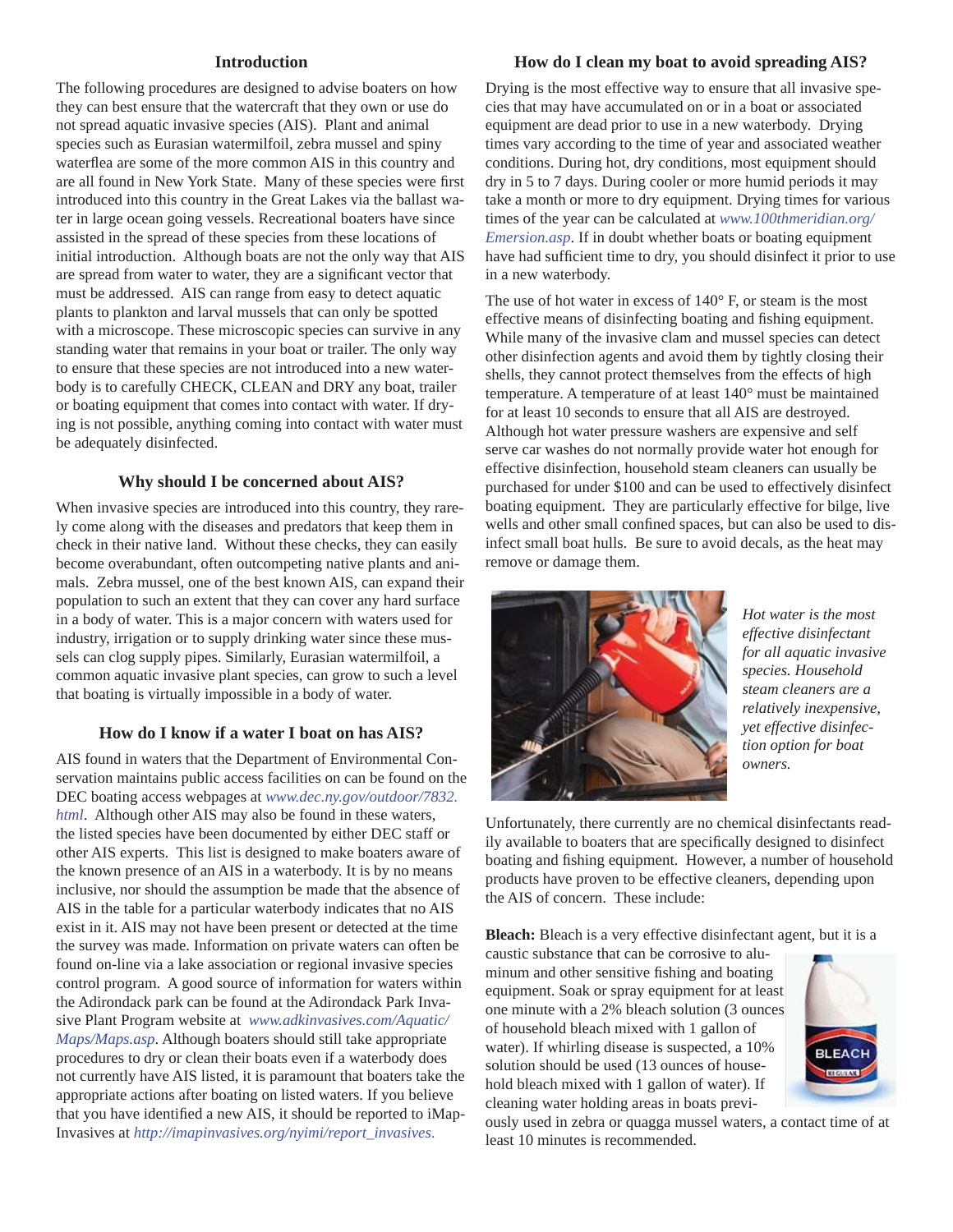#### **AS YOU BOAT**

**Potassium Chloride:** Commonly used as a substitute for calcium chloride in home water softeners, potassium chloride (KCL) is a very effective cleanser for boats and equipment used in waters containing zebra or quagga mussels. It also does not have the corrosive side effects of some other cleaning agents. KCL salt crystals can be purchased at any home improve-



ment or hardware store selling water conditioning products. Use a 200 ppm solution created by mixing one teaspoon of dry KCL salt crystals in 2 gallons of waters. Given the non-corrosive attributes of KCL, it is particularly useful in cleaning zebra and quagga mussels from engine cooling systems and other corrosion-prone areas.

**Cleaning Agents:** Of the materials traditionally used to disinfect for human or animal health purposes, quaternary ammonium compounds have been found to be effective in controlling fish viruses and pathogens, including whirling disease. Commercial formulations, such as Parvasol® and Kennelsol®, are available through laboratory or veterinary supply companies. Although not as effective as these stronger industrial disinfectants, household cleansers/disinfectants, such as Formula 409® and Fantastik®, that contain the quaternary ammonium compound alkyl dimethyl benzyl ammonium chloride can also be used to disinfect equipment. These solutions should be used full strength. For all materials, follow label instructions and soak equipment for a minimum of 10 minutes. Be sure to dispose of materials away from surface waters in accordance with label restrictions.



#### **BEFORE YOU LAUNCH**

- 1. If your boat was last used on a different waterbody, it must either be clean, completely dry or disinfected prior to launching. Follow procedures listed under WHEN YOU GET HOME.
- 2. Be aware of any documented invasive species present in the body of water you are boating on. AIS presence for waters with DEC boating access sites can be found at *[www.dec.](http://www.dec.ny.gov/outdoor/7832.html)  [ny.gov/outdoor/7832](http://www.dec.ny.gov/outdoor/7832.html)*.html. Information on private waters can often be found on-line via a lake association or regional invasive species control program. A good source of information for waters within the Adirondack Park is the Adirondack Park Invasive Plant Program website at *[www.adkinvasives.com/](http://adkinvasives.com/Aquatic/Maps/Maps.asp)  [Aquatic/Maps/Maps.asp](http://adkinvasives.com/Aquatic/Maps/Maps.asp)*. Boaters noting a species not previously detected in a body of water should report it to iMapInvasives at *[http://imapinvasives.org/nyimi/report\\_invasives](http://imapinvasives.org/nyimi/report_invasives)*.
- 1. If your boat was recently used on another waterbody, avoid discharging water from your bilge, bait well or live well when you are on the water. All of these areas are best drained on dry land, in an area of the boat launch that does not drain directly into the water.
- 2. Avoid boating through matted aquatic plants that could collect on your boat or motor. This increases the likelihood of AIS attaching to your equipment and can also assist in the spread of AIS in a waterbody. Many aquatic plants can grow from very small fragments.

#### **BEFORE YOU LEAVE**

- 1. Immediately upon securing the boat to the trailer, drive away from the ramp to the boat tie-down area.
- 2. Drain ALL water from the boat including the live well, bait well, bilge, motor well and other water holding compartments. Drain ballast tanks and bladders that are installed in some water ski/wakeboard boats.
- 3. Thoroughly inspect the boat, motor, trailer and attached equipment for mud, plants and mussels. Remove all materials found. In addition to looking – inspect by running your hand along the entire surface of the equipment. Juvenile zebra mussels will feel like sandpaper. Be particularly watchful of areas that might accumulate materials, including ladders, depth finder transducers, trim tabs and anything else attached to the boat. Similarly, check the bunks, rollers, license plates, hanging wires, lights and other possible collection points on boat trailers.



*Check all possible attachment points on your boat and trailer for clinging plants and debris.* 

- 4. Wipe the exterior of your boat with a damp towel to remove any small plant pieces or microscopic AIS. Dampen towel with a bleach solution or quarternary ammonia compound (see recommended disinfectants.
- 5. Inspect any equipment used during the boating trip, including nets, oars, water skis and ropes, personal floatation devices, floatation cushions and waterfowl decoys. Remove any clinging material. Wipe clean.

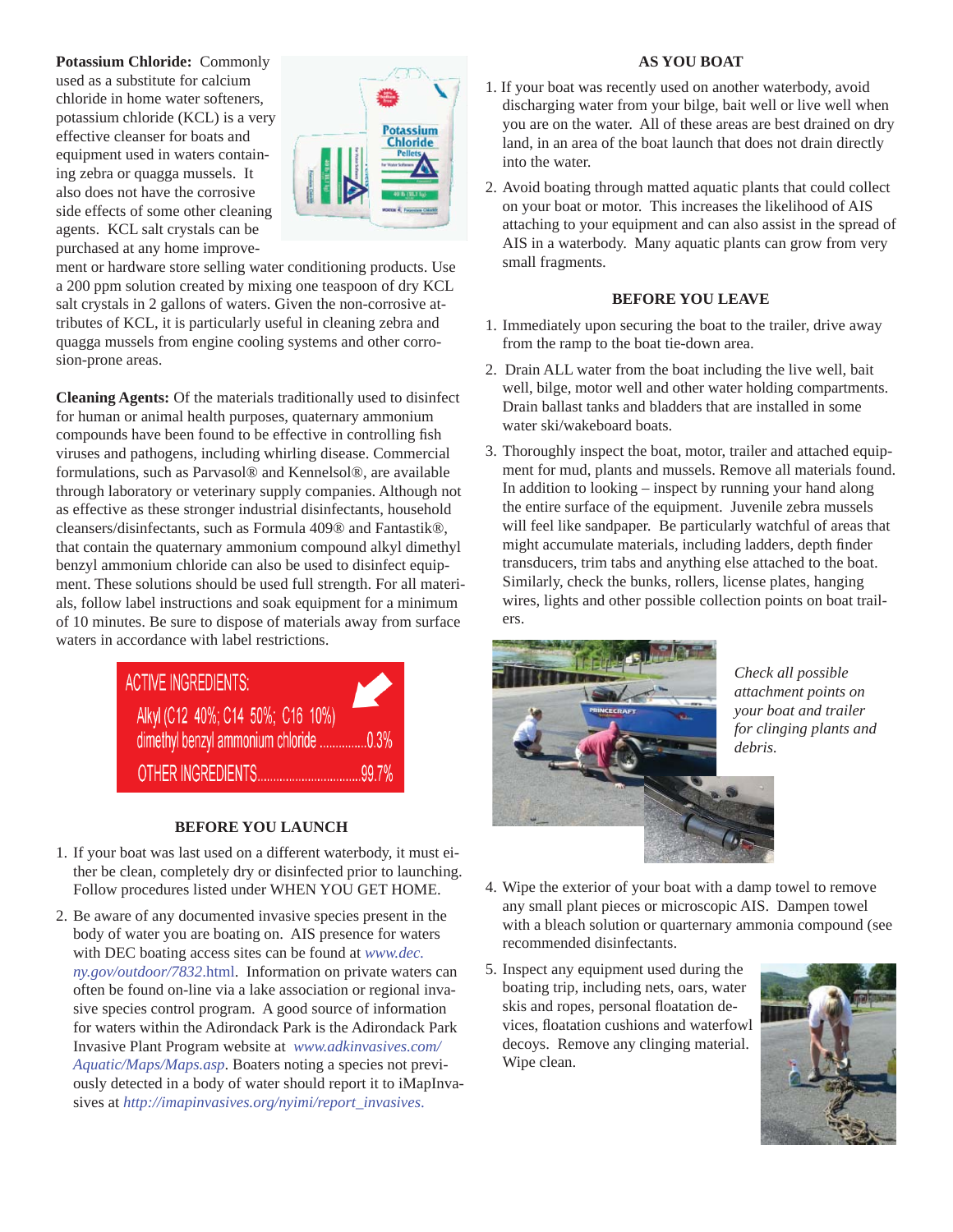#### **WHEN YOU GET HOME**

- 1. Continue draining all water holding compartments and allow to completely dry in warm, dry conditions. Drying time can be estimated at *www.10[0thmeridian.org/Emersion.asp.](www.100thmeridian.org/Emersion.asp)*
- 2. Drain motor and if practical, flush with garden hose.
- 3. If all components of the boat cannot be completely and thoroughly dried, the boat must be disinfected. Suitable disinfectants are hot water (minimum 140° F), steam, bleach solution, or quarternary ammonia compounds. Maintain a contact time of at least 10 seconds when using hot water or steam. With other disinfectants, soak all areas for at least 10 minutes. Drain and discharge materials consistent with label restrictions. Rinse all areas completely after draining.
- 4. Wash boat hull with high pressure hot water (at least 140° F), steam clean, or wipe down hull with disinfection solution. Rinse hull thoroughly after wiping it down.
- 5. If boat was last used in a water body containing Asian clam, zebra mussel or quagga mussel, follow the additional procedures below. *Not necessary if disinfected with hot water or steam.*
- 6. Disinfect all equipment used during your boating trip.

## *Additional procedures for boats previously used in waters containing zebra/quagga mussels:*

- 1. Fill bilge area, bait wells, live wells and other water holding compartments with potassium chloride solution and allow to sit for 12 hrs before draining. Rinse thoroughly after draining.
- 2. Wash hull with potassium chloride solution and rinse thoroughly with high pressure water (140° F hot water, if available).
- 3. Flush motor with potassium chloride solution or hot water (minimum 140° F), if possible. Be sure to check equipment operating manuals before flushing with hot water to ensure it will not damage cooling systems.
- 4. Check boat hull for juvenile mussel infestation by running hand along it. If the hull feels rough or sandpaper-like it likely has attached mussels. In such circumstances, mussels must be removed via pressure washer or scrub brush. Mussels are much easier to remove if allowed to dry first.



- 5. Dry boat completely. Drying times can be estimated at *<www.100thmeridian.org/Emersion.asp>*.
- 6. If boat is being stored for an extended period that will result in its extended drying and/or freezing, steps 1-3are not necessary. Be sure to remove dead mussels/shells from boat before reuse, to avoid violating AIS transport laws.

# *Additional procedures for boats previously used in waters containing Asian clam*

1. If all components of the boat cannot be completely and thoroughly dried, the boat must be disinfected. Asian clam are very resistant to chemical disinfectants. The most effective disinfectant is hot water (minimum 140° F) or steam which will actually cook the clam in its shell. Clams must be exposed to hot water or steam for at least 30 seconds. Soak times of at least 10 minutes are recommended for live wells and other water holding compartments.



*Once affixed to a boat hull, zebra mussels can be diffi cult to remove, often requiring the use of a pressure washer.* 

# **WARNING**  *If using a pressure washer to clean your boat, use the 40° fan (white) tip to ensure that you don't damage your boat while cleaning.*

# **Additional Instructions for Selected Water Craft**

## *Water Ski Boats containing Ballast Tanks*

Ballast tanks of large ocean-going vessels have brought a number of invasives to this country, including zebra mussels, quagga mussels and waterfleas. Similarly, ballast tanks in waterski boats provide one of the greatest risks for transporting AIS from water to water. These tanks must be disinfected prior to use in a new water body. Use 2 gallons of potassium chloride solution in each tank and leave it in each tank for at least 12 hrs.



*Disinfectants should be added to ballast tanks via the same access points used to add anti-freeze at the end of the season.* 

# *Personal Watercraft\**

- 1. Do not run your craft through aquatic plants. This could damage the craft, plug water intakes and increase mussel contamination.
- 2. After finishing activities, push or winch your craft onto the trailer without running the engine.
- 3. Secure the craft to the trailer and remove it from the water.
- 4. Start and run the motor for five to ten seconds to blow out water and contaminants from the underbody jet drive system.
- 5. Stop the engine and remove all plants, mud, and other contaminants from the steering nozzle.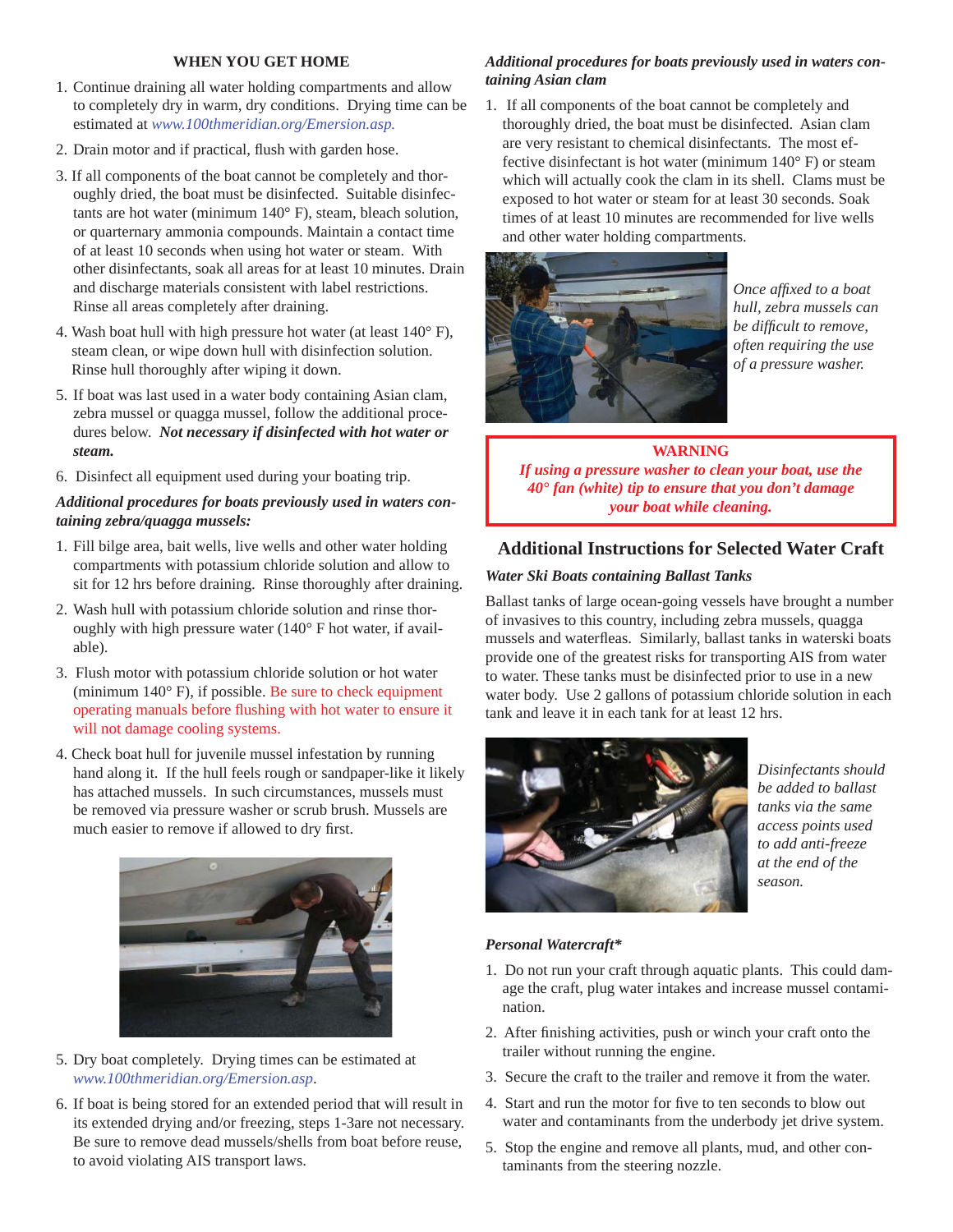- 6. Look under the craft and remove all contaminants. Check the water intake area, including the edges of the intake grate.
- 7. Inspect and clean the craft and trailer as described previously.
- \* *Guidelines courtesy of Utah Division of Wildlife Resources*

# *Canoes, Kayaks and Inflatable Boats, Rafts and Towables*

Often ignored as a possible mechanism for the spread of AIS, these small, portable craft are more likely to be used in multiple waters in a short period of time than larger boats. The same check, clean, dry/disinfection procedures described previouslyshould be followed before use in a new waterbody. Users of inflatable boats, rafts, tubes and other towables, should be certain to dry them thoroughly prior to rolling them up for storage.



*Anything that comes into contact with water is a potential carrier of AIS and must be properly dried or disinfected.* 

# **Selected Aquatic Invasive Plant Species of Concern in New York State**



Eurasian Watermilfoil

Stems are usually 3 to 10 feet in length and can range from pale pink to reddish brown in color. Bright green feathery leaves are finely divided and occur in whorls (circles) around the stem. Each leaf has 12-21 leaflet pairs. Native northern watermilfoil which it can commonly be confused with has 5-10 leaflet pairs.



Fanwort

Stems are long and appear tubular. Leaves are fan-like with a short stem and are arranged opposite each other on the stem. Plants have white to light pink flowers that float on the surface.



Variable-leaf Watermilfoil

Leaves are similar to Eurasian watermilfoil except each leaf has 5-14 leaflets. As the stem reaches the surface it changes its growth pattern to become a stout emergent flower-spike carrying an entirely different type of leaf. These emergent leaves are stalkless, wedge-shaped, stiff, and pointed, with variably-toothed margins.



Curly-leaf Pondweed

Stems are branched and somewhat flattened. Leaves are reddishbrown in color, oblong and about 3 inches long. Leaves are usually stiff and crinkled and unlike other pondweeds have finely toothed edges.



Hydrilla

Plants look very similar to Brazilian elodea and other native Elodeas. Northern plants often lack the spiny underleaf and finely toothed leaves may be difficult to see. Best distinguishing characteristic is the turion or bulb connected to its roots that the other plants lack.



Water Chestnut

Stems are very flexible and can reach 12 to 15 ft. in length. On the water surface the plant contains a circular cluster of sawtoothed edged, triangular floating leaves that are connected to an inflated petiole (bladder) that provides added floatation. Featherlike leaves can be found along the submerged stem. Fruit is a nut with four 1/2 inch barbed spines.